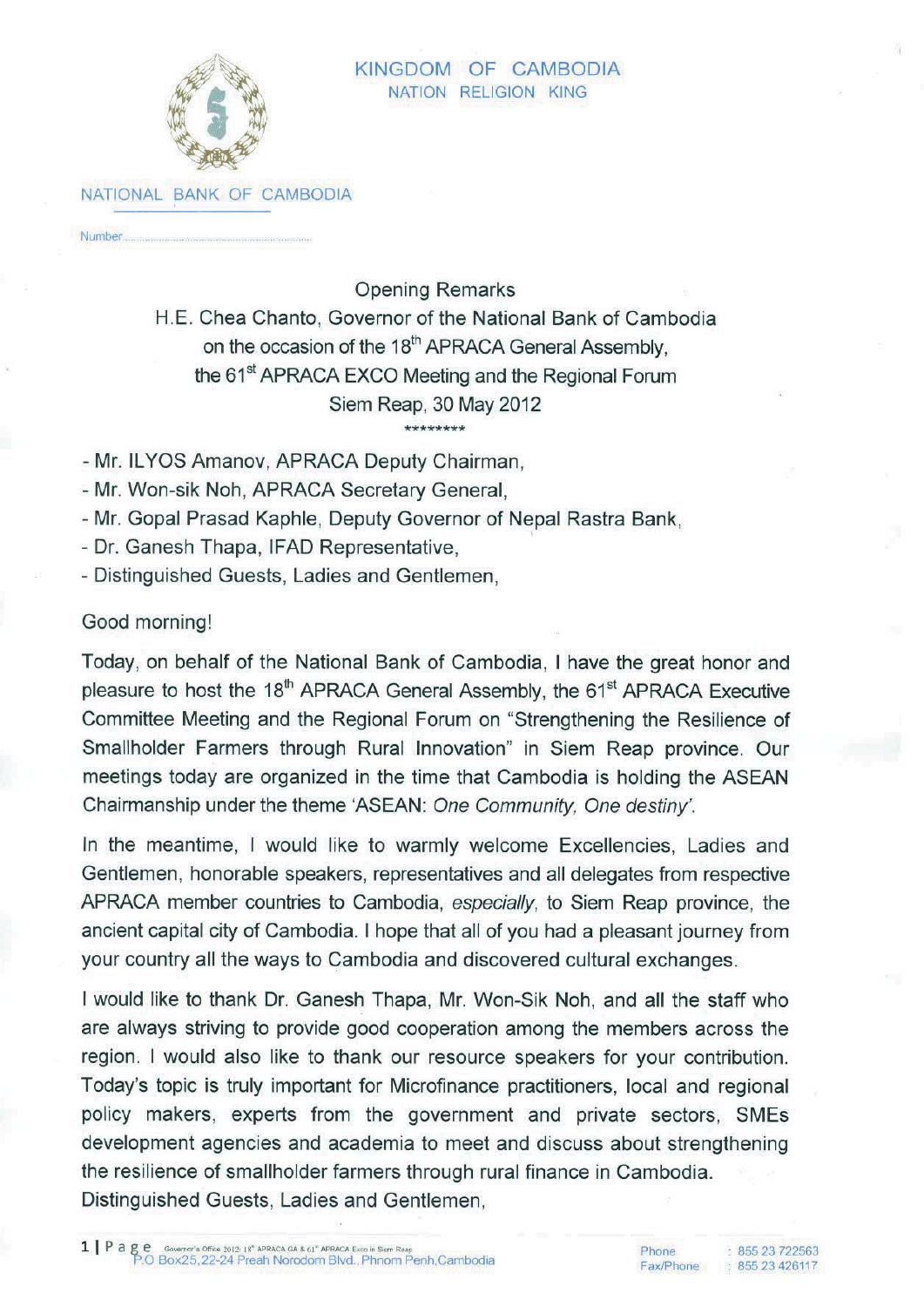Taking this opportunity, let me say a few words about microfinance development. Microfinance industry in Cambodia was born in the early nineties by nongovernmental organizations and donor communities to first provide humanitarian aid to the poor in rural areas. Then this sector has continued to further develop owing to wide demand for financial services, significant sustainability, sound and safe development environment and increase in number of nongovernmental organizations that recognize the large potential market for microfinance services throughout the country.

By seeing the importance of microfinance in contributing to socio-economic development that can help reduce poverty by promoting opportunities and facilitating empowerment, the Royal Government of Cambodia set up a national policy for microfinance development. *First*, in 1999, the Law on Banking and Financial Institutions was adopted to integrate microfinance industry into regulated financial system under the authority of the National Bank of Cambodia. *Second*, in 2001 the Royal Government adopted a long-term Blueprint (FSDS) to set a clear vision, identify challenges and constraints, and lay out alternatives and action plans of future strategies. The Blueprint was continuously updated to reflect the current economic development and changes.

Microfinance in Cambodia today is recognized as a key factor in contributing socio-economic development. It is also regarded as an effective tool for poverty reduction in a peaceful and stable political environment. Microfinance today is already recorded a successful story to serve the interests of the poor by providing financial services, increasing incomes, improving lives and reducing poverty. Hence, Samdech Akka Moha Sena Padei Techo HUN SEN, Prime Minister of the Kingdom of Cambodia declared "*the Year 2006 as the Year of Microfinance of Cambodia*" after the United Nations General Assembly announced "*the Year 2005 as the Year of Microfinance of the World*".

Microfinance sector in Cambodia now continues to grow rapidly both of scopes and scales. Since May 2012, we have 32 licensed Microfinance institutions with total assets of USD800 million and total loans of USD700 million reaching over one million clients. Total deposits increased sharply from a low base to USD114 million. The average non-performing loan ratio is now at 0.2% despite the severe flooding in the country. This progress reflects the better awareness of our people, *especially*, the female clients, on the importance of microfinance services and credit culture.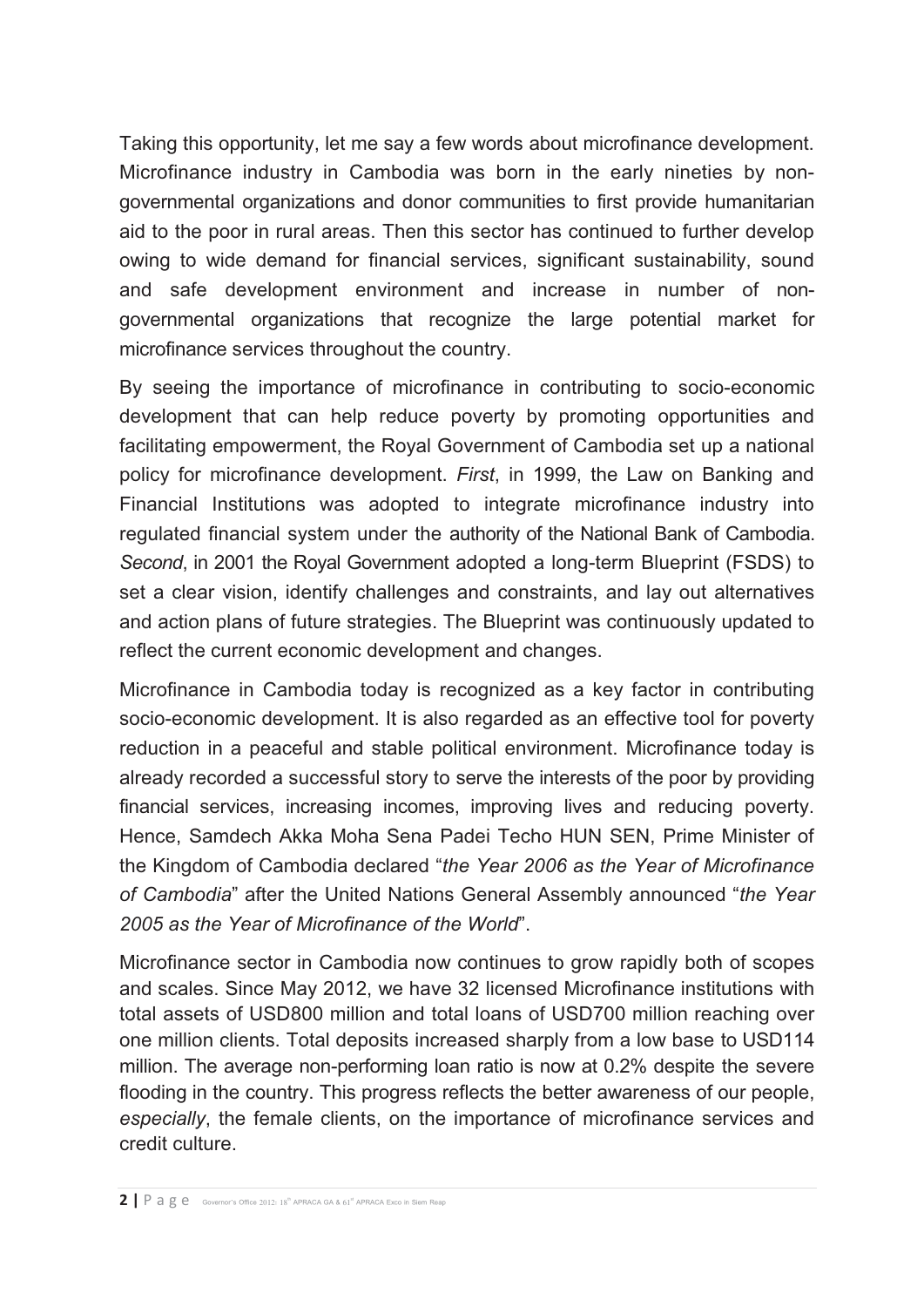Distinguished Guests, Ladies and Gentlemen,

With regards to today's topic, it is especially relevant when talking about rural finance innovations, value chain, green financing and risk management strategies. These issues are of particular importance to improve the microfinance sector and thus important to our respective countries as well.

Smallholder farmers are the backbone of the rural economy – but they are bearing the brunt of climate change. Worldwide, there are 500 million smallholder farms supporting over 2 billion people. Over the centuries, smallholders have learned to adjust to environmental change and climate variability. Crop failures and livestock deaths are causing economic losses, raising food prices and undermining food security with ever-greater frequency. At the same time, demand for food is increasing as population grows and dietary habits change.

Agriculture, along with forestry, can play a key role in tackling climate change. Improving land management and farming practices and planting forests can help lower greenhouse effect. The poor farmers are custodians of natural resources. Authorities are keen to scale up investments in sustainable agricultural intensification, focusing on risk and resilience, promoting value chains that drive '*green growth'*, supporting better governance and policies on natural assets, and promoting knowledge-intensive and community-led responses.

Beyond traditional risks, smallholders will face new threats, such as the rise of sea level and the impact of flood. Climate change magnifies traditional risks. Farmers can no longer rely on historical averages of factors such as rainfall and temperature, because climate change is increasing climate variability, the range of extremes and the scale of volatility.

Agriculture value chain can provide many opportunities for both farmers and financial institutions. Innovations in rural finance have led to reductions in transaction costs, increased outreach and new products, which have had significant positive impacts on greater access to finance. However, many challenges remain and we should explore further on how innovative techniques can be used to overcome traditional barriers in providing financial services.

In this regard, let me share with you that in order to avoid environmental threats such as climate changes and enable poor rural people to overcome poverty, the strategies should be to: